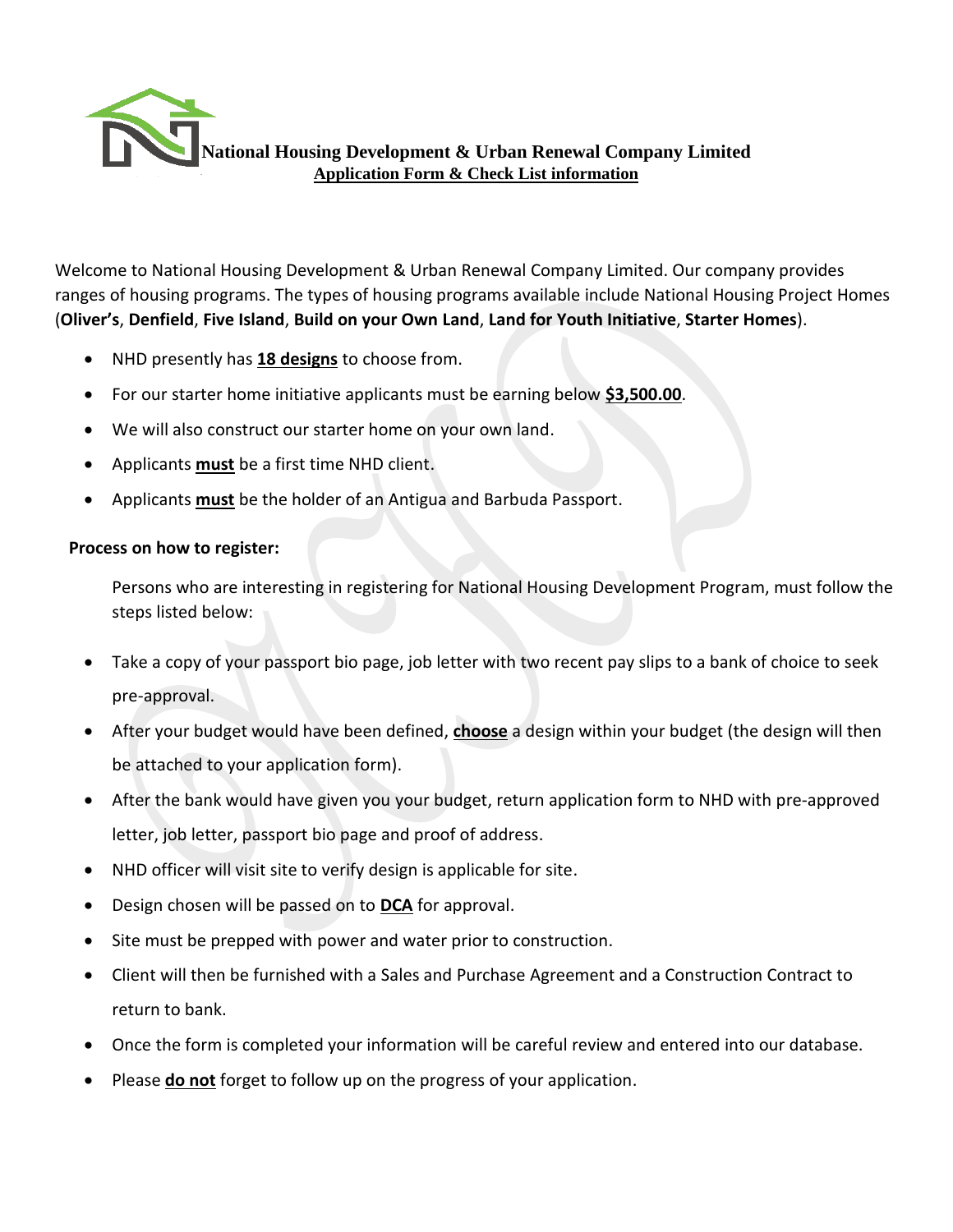## **Please provide basic information.**

| $\vert$ D $\vert$ E $\vert$ F $\vert$ G $\vert$ H $\vert$ I $\vert$ J $\vert$ K $\vert$ L $\vert$ M $\vert$ N $\vert$ O $\vert$ P $\vert$ Q $\vert$ 1 $\vert$ 2 $\vert$ 3 $\vert$ 4 $\vert$ 5 $\vert$ 6 $\vert$<br>A B C <br>$\overline{7}$ |
|---------------------------------------------------------------------------------------------------------------------------------------------------------------------------------------------------------------------------------------------|
| <b>SURNAME:</b>                                                                                                                                                                                                                             |
|                                                                                                                                                                                                                                             |
|                                                                                                                                                                                                                                             |
| <b>FIRST NAME:</b>                                                                                                                                                                                                                          |
|                                                                                                                                                                                                                                             |
| <b>MIDDLE NAME:</b>                                                                                                                                                                                                                         |
|                                                                                                                                                                                                                                             |
| <b>GENDER:</b>                                                                                                                                                                                                                              |
| Female:<br>Male:                                                                                                                                                                                                                            |
| <b>BIRTH DATE:</b><br>b.                                                                                                                                                                                                                    |
|                                                                                                                                                                                                                                             |
| COUNTRY OF BIRTH:                                                                                                                                                                                                                           |
|                                                                                                                                                                                                                                             |
| NATIONALITY:                                                                                                                                                                                                                                |
|                                                                                                                                                                                                                                             |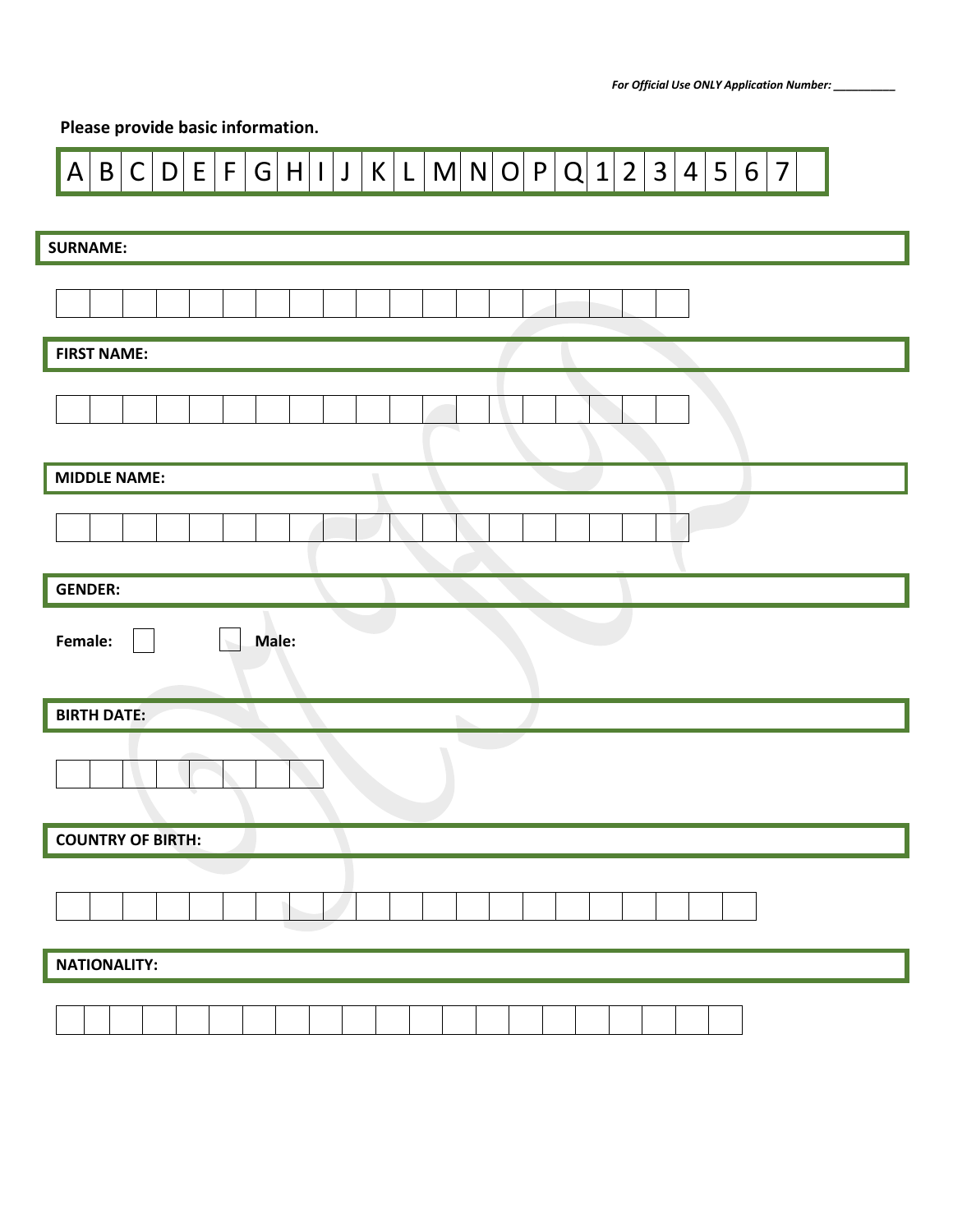| <b>PHONE NUMBER:</b>                                              |  |  |  |  |  |  |  |  |
|-------------------------------------------------------------------|--|--|--|--|--|--|--|--|
|                                                                   |  |  |  |  |  |  |  |  |
|                                                                   |  |  |  |  |  |  |  |  |
| <b>EMAIL ADDRESS:</b>                                             |  |  |  |  |  |  |  |  |
|                                                                   |  |  |  |  |  |  |  |  |
| PLACE OF EMPLOYMENT:                                              |  |  |  |  |  |  |  |  |
|                                                                   |  |  |  |  |  |  |  |  |
| <b>OCCUPATION:</b>                                                |  |  |  |  |  |  |  |  |
|                                                                   |  |  |  |  |  |  |  |  |
| <b>YEARS OF EMPLOYMENT:</b>                                       |  |  |  |  |  |  |  |  |
|                                                                   |  |  |  |  |  |  |  |  |
| In the box below please provide the amount you were approved for: |  |  |  |  |  |  |  |  |
|                                                                   |  |  |  |  |  |  |  |  |
| <b>LEGAL DESCRIPTION OF AREA:</b>                                 |  |  |  |  |  |  |  |  |

*In the preferred location selected, please complete the following information:*

## **Plot Number:**



**Parcel Number:**